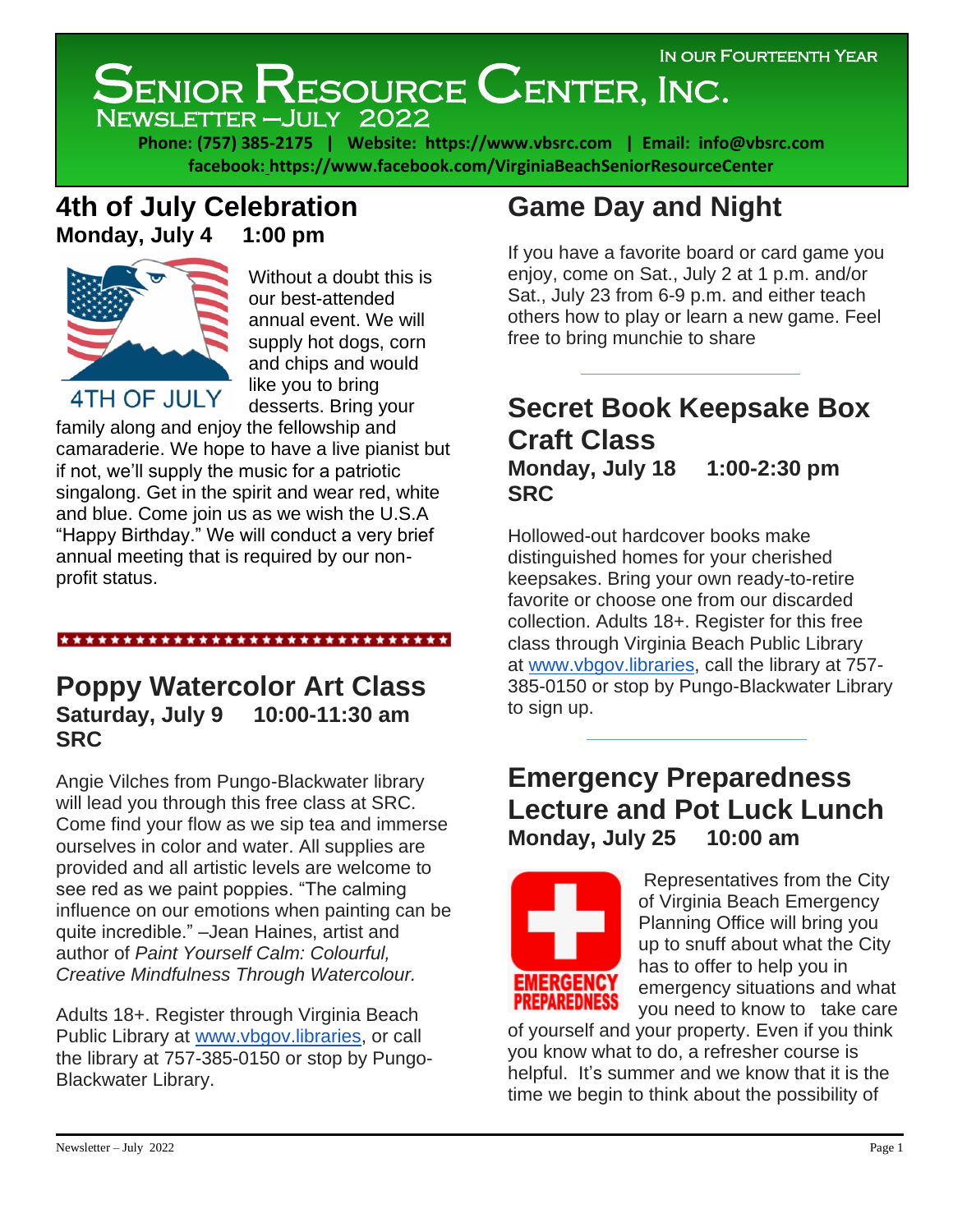heavy rains from thunderstorms, and then, even more so, the damage that can come with a hurricane. The time to get prepared for these events is long before the storm clouds start to gather, and the weathermen start to predict a storm track. It is important that you have plans for what you will do if we have a severe storm, and that you have supplies that you will need if you can't get out to a store. It is also important to remember that emergencies don't only happen with hurricanes or in bad weather. At the most unexpected time, you could experience an emergency situation. You need to know that our Emergency Responders are on the job, 24 hours a day, 365 days a year and are ready to give you the help you need. You will learn how to get that help on July 25<sup>th</sup>. This is a session that you really don't want to miss. Please bring a luncheon dish to share and a non-perishable food item for the food pantry.

## **Benefits Counseling Wednesday, July 27 1:00-4:00 pm**

Call the center at 757-385-2175 to make an appointment to meet with Bonnie Dozier from Senior Services of Southeaster Virginia for a free 1:1 session to access your insurance options and other resources for seniors.

## **Hurricane Season Has Already Begun**

The City of Virginia Beach has provided a list of 7 tips you can take to prepare like a pro:



1. Do a tree check-up to identify hazardous trees that could cause damage if they fell and work with a professional to eliminate any hazards.

- 2. Inspect the exterior of your house-clean out gutters, check your roof, and plan how you will secure outdoor items.
- 3. Inspect your sump pump if you have one.
- 4. Swap out cardboard storage boxes for plastic bins to keep items safe.
- 5. Invest in a waterproof/fireproof safe for your important documents and store it in an interior closet.
- 6. Purchase or renew flood insurance. Home insurance policies do not cover flooding.
- 7. Inventory your property and document with photos. If you have to file an insurance claim, before and after photos or videos will be very helpful.

## **Veterans' Benefits Resources**

If you are a military veteran or are the caregiver for one, the following information may be of help to you if you are trying to find out what services and funding may be available to you:

## **Disabled American Veterans**

This local group of volunteer retirees can help you get through the VA maze for free. Located at 4896 Kempsville Greens Pl., VB 23462 (just off Princess Anne Rd. by the golf course, just east of Baxter Rd.) 757-519-9931 Hours: Mon. through Fri. 10 am – 2 pm. Two helpful veterans there are Will Hope and Danny Miller. This is a good place to start as they can help you figure out what forms you'll need and where to find them and then help you complete the applications.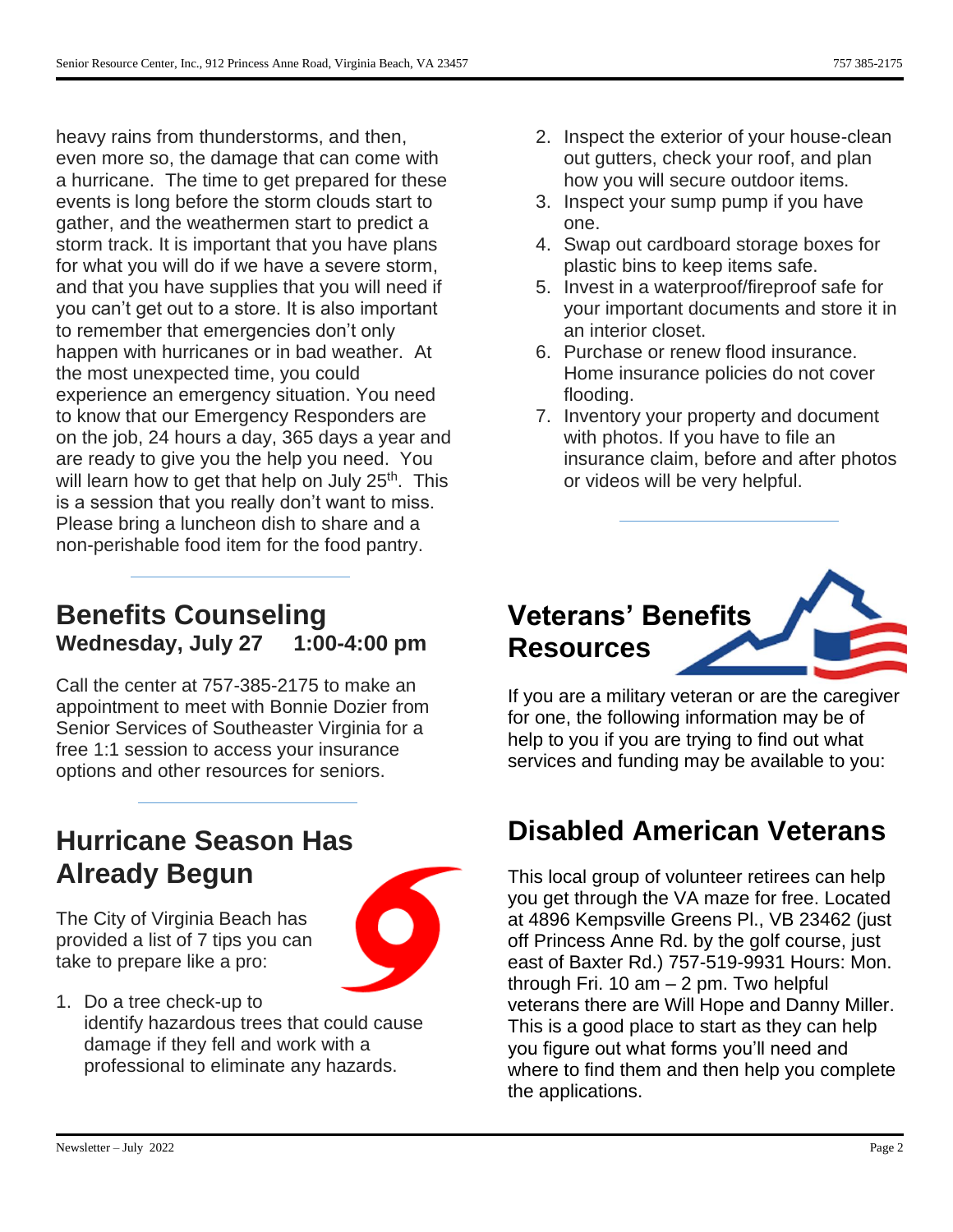#### **Virginia Department of Veterans Services Local Offices:**

**Oceana Benefits Office** 1232 Perimeter Pkwy., VB 23454 757-689-3729 Open 8 am – 4:30 but appointments from 8:30 am-3pm **Pembroke Benefits Office** Pembroke Office Park, 293 Independence Blvd., #109, Pembroke 5, VB 23462. 757-552-1884 Walkins Mon.-Fri. 8:30 – 11 am Appointments 1- 3pm Closed 2nd Thurs. 8-4

The Virginia Department of Veterans' Affairs Chief Deputy Commissioner Steven Combs Office 804-786-0294 Cell 804-221-3602 Email: [Steven.combs@vds.virginia.gov](mailto:Steven.combs@vds.virginia.gov) One of his assistants, Kendra Ellison, is at 757-804- 786-0220 cell 804-382-3402

#### **Veterans' Administration (Federal) Local Offices:**

Virginia Beach: 287 Independence Blvd. Pembroke #2, #130 VB 23462 757-552- 1884 Mon. - Fri. 8am- 4pm Norfolk: 6350 Center Dr., #100 Norfolk 23502 757-455-0814 Mon. - Fri. 8am- 4 pm Federal Office 800-827-1000 Website: [www.va.gov](http://www.va.gov/)

**Federal Representative:** Elaine Luria (Navy veteran, running for reelection 11/22) She and/or her aides can help you resolve issues.[www.luria.house.com](http://www.luria.house.com/)

Virginia Beach Office 283 Constitution Dr. One, Columbus Ctr., #900, VB 23462 757-364-7650 Washington Office 202-225-4215

**If you submit any applications, be sure to make copies for your files of every application you complete.** If you are patient and your application is approved, it is retroactive to the date your application was made, so the sooner you apply, the better. If you don't have the time or patience to do the application through the above systems, if you can afford it, hire an elder care attorney who handles such matters.

## **Jones and Cabacoy Veterans' Care Center**

This new long-term facility is now completed, at the new extension of Nimmo Parkway, behind the Municipal Center. It is now slated to open this November, with 25 of the 128 beds becoming available. It is nursing home level, not assisted living, but it will provide memory care. If you are considering applying for a bed there or need more information about admission criteria and costs, you should call Kendra Ellison as listed above. Applications should be open in July and August and you can be put on a list to be notified when that occurs.

## **Military Service Dogs**

This article was written and presented by Sarah Burke at our Memorial Day Celebration and was so well-received, we thought you'd like to read it. Thanks, Sarah, for sharing your talent with us.

On October 27, 2019, a 5 year old Belgian Malinois military working dog named Conan took part in the Barisha raid in Syria, which resulted in the death of the leader of ISIS, Baghdadi.

Military working dogs have been around for centuries worldwide. The U.S. had an unofficial canine work force in WWI. They became officially recognized March 13, 1942 when an organization, Dogs for Defense, was established to recruit dogs for the United States Military War Dog Program, known as the K9 Program.

Doberman Pinchers quickly became linked with the U.S. Marine Corps. These dogs served as sentries, scouts, and messengers in WWII. One of the most famous fur warriors was CHIPS, a German Shepherd/Husky/Collie mix, who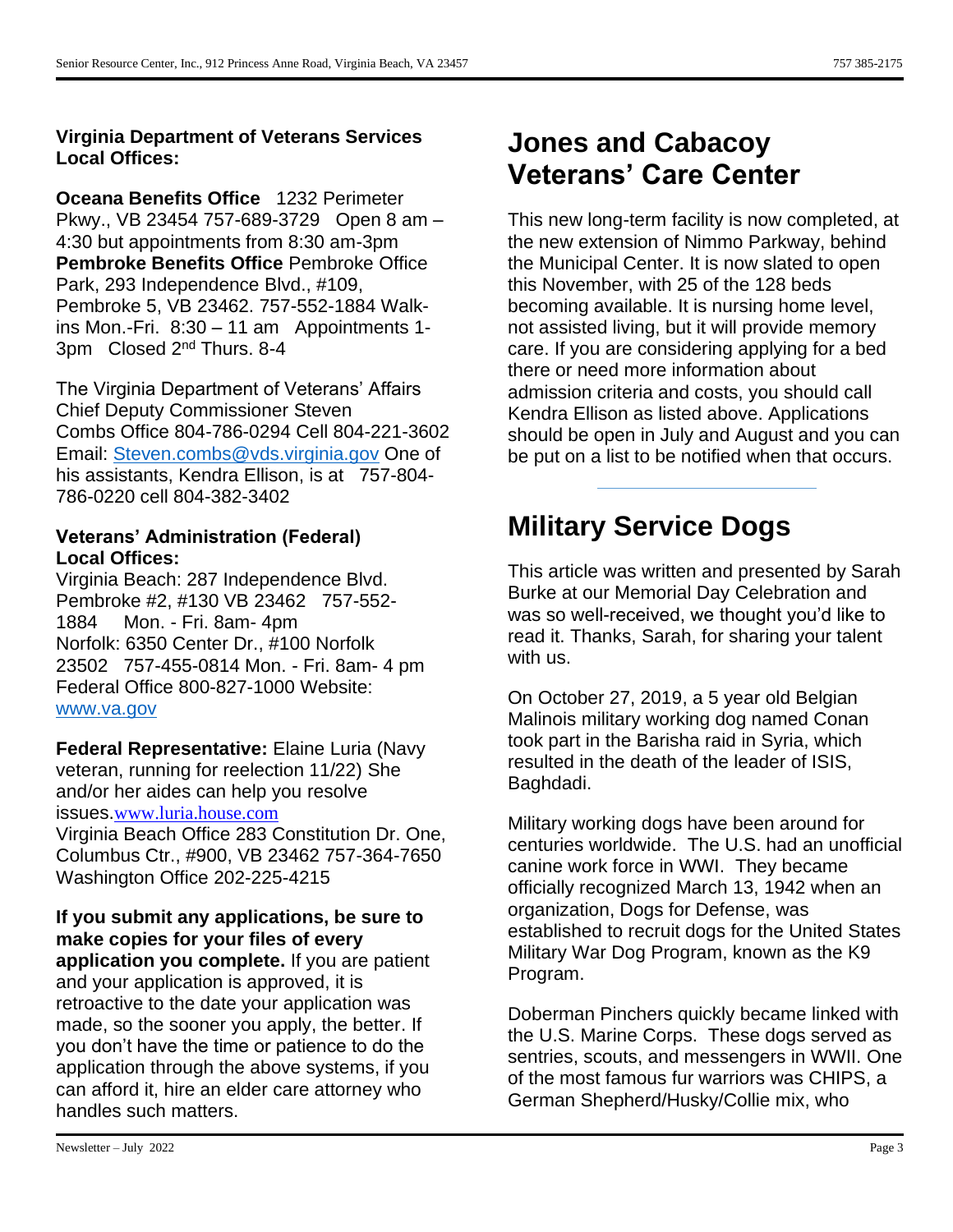earned the Purple Heart and the Silver Star. He conducted a daring raid on a sniper in Sicily, breaking away from his handler and capturing 4 enemy soldiers.

During the Korean War dogs were chiefly deployed on night patrols. They were hated by the Koreans and the Chinese because of their ability to ambush snipers and penetrate enemy lines, and to sniff out enemy positions. During this time the Air Force utilized dogs for patrolling air base perimeters, guarding bomb dumps and supply areas.

Dogs were used in Viet Nam and were hated. Mortars were aimed first for the ammo tent and second the kennels. Dogs were scouts, sentry, patrol, mine and booby trap detection, and combat. The Viet Cong offered a \$20,000 bounty for their capture.

When the U.S. exited Viet Nam, the U.S. did not allow dogs to go home with their handlers. This created an outcry in this country. They said this should never happen again. This resulted in Robby's Law allowing for the adoption of these dogs by law enforcement, former handlers, and others capable of caring for these dogs.

In October 2018 a feature by the Army Public Affairs offered a statement by William Cronin from the American K9 Association for Afghanistan, Mali and West Africa that said "There is no substitute for the detection of a dog and no machine that can reciprocate what a dog can do."

These days, dogs are used by many organizations for search and rescue, bomb and explosives detection, drug detection and patrol. These animals are heroes and have saved many lives. They are priceless. The military dogs are buried in the National War Dog Cemetery in Guam.

## **Farmers Market Hoedown Schedule**

Free outdoor concerts with line dancing, rain or shine, Friday nights from 7-10 p.m. at the corner of Princess Anne Road and Dam Neck Road.

| July 1  | <b>New City Sound</b> |
|---------|-----------------------|
| July 8  | The East Coast Band   |
| July 15 | Timeline              |
| July 22 | The East Coast Band   |
| July 29 | <b>Dallas Bans</b>    |
|         |                       |

## **AARP Princess Anne Chapter**

The nearest chapter of AARP has resumed in person meetings on the second Tuesday of every month from 11 a.m. - 1 p.m. at the Princess Anne Recreation Center. The first hour is the board and chapter meeting and the second hour is for the special program or presentation at Princess Anne Recreation Center. For several years we have been hosting this AARP chapter at SRC for a joint luncheon and we encourage you to attend this year's gathering on August 8 at 11:30 a.m. Look for more details in next month's newsletter.

## **Memorial Day with the Ruritans**

For the first time, we celebrated Memorial Day at the Ruritan Club barn instead of at Creeds Elementary School. We appreciated their hospitality and also thank the Girl Scouts who handled the flag ceremony. We continue to seek to increase the number of attendees for annual events like this and welcome your suggestions as to ways we can get more folks and kids to attend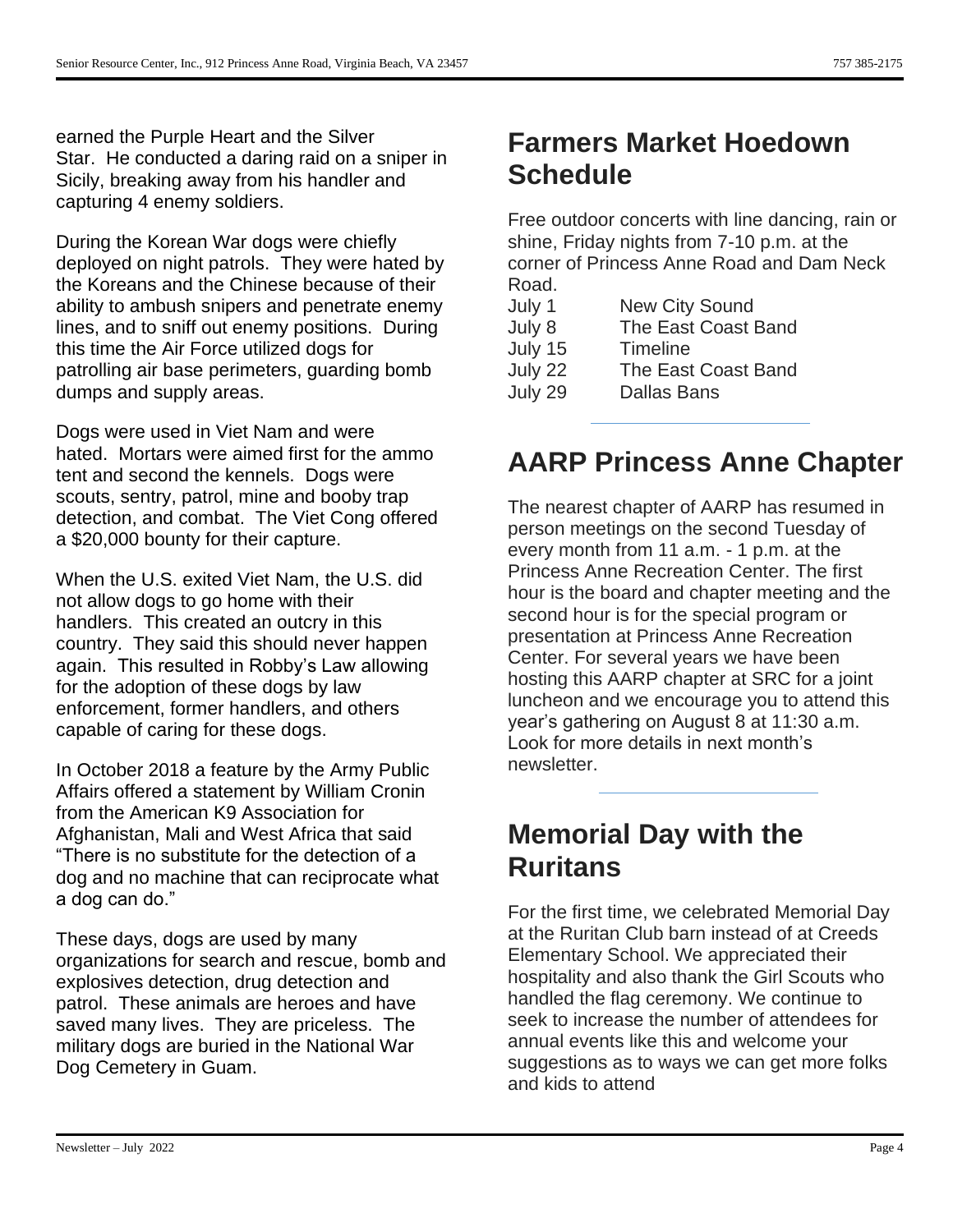## **Neptune Festival Senior's Gala- Save the Date**

**Tues., Sept. 6, 2022 7-10 p.m.**at Virginia Beach Convention Center. Tickets for the dance and buffet \$15 on sale August 1st. To make reservations call 757-498-0215.

## **National Hot Dog Day July 20**

Hot dogs, wieners, frankfurters, weenies, dogs, pups, red hots, sausages, brats. Whatever you call them, celebrate National Hot Dog Day which falls on the third Wednesday in July! In 2022, it's Wednesday, July 20th.

Born in Germany where they're called Frankfurter Wurstchen (*wurstchen* means "little sausage") and popular since the 13th Century, the thumb-shaped meat with a robust flavor was served to people during imperial coronations. According to some, however, hot dogs as we know them are as American as baseball and apple pie.

Though the nation's signature dog often gets a bad nutritional rap, Americans reportedly consume \$2 billion dollars' worth of the treat annually. After all, there's always that ice-cold beer or large frozen lemonade to wash it down. In fact, for many, the idea of a ballgame without a steamed red hot is like a birthday without a cake. It's simply not done. And with Joey Chestnut, a world hot dog eating champion, consuming 74 hotdogs (and buns!) in one 10 minute swoop, summer's meaty icon probably won't go away anytime soon.

## **Donations**

Frances Mae Etheridge- to be used as needed

June Klag – in memory of Helen Lane

Carol Todd – in memory of Helen Lane



#### **Our Mission Statement** The Senior Resource Center aims to provide residents in Southern Virginia Beach educational seminars, physical activities and social interaction needed to live their lives to the fullest. This is a collaborative effort with the City of Virginia Beach. The Senior Resource Center is a 501 (c) (3) corporation, incorporated in the Commonwealth of VA. Contributions to the SRC are tax deductible. Responsibility and Oversight President **Hours of Operation** Johnnie Williams 470-7186 Monday - Friday, 9:00 AM - 4:00 PM **Vice President** Sharon Prescott 630-2660 During inclement weather, The SRC Treasurer operates on the local school schedule. Pat Jenkins 618-5304 Councilwoman Barbara Henley 426-7501 City Liaison Newsletter Nancy Allan 422-1292 Anne Bright 426-7832 Newsletter Layout Tom Shearer 426-7831 To remove your name from the newsletter mailing list, call 757-385-2175. View the full newsletter online at www.vbsrc.com and help save printing and postage costs.